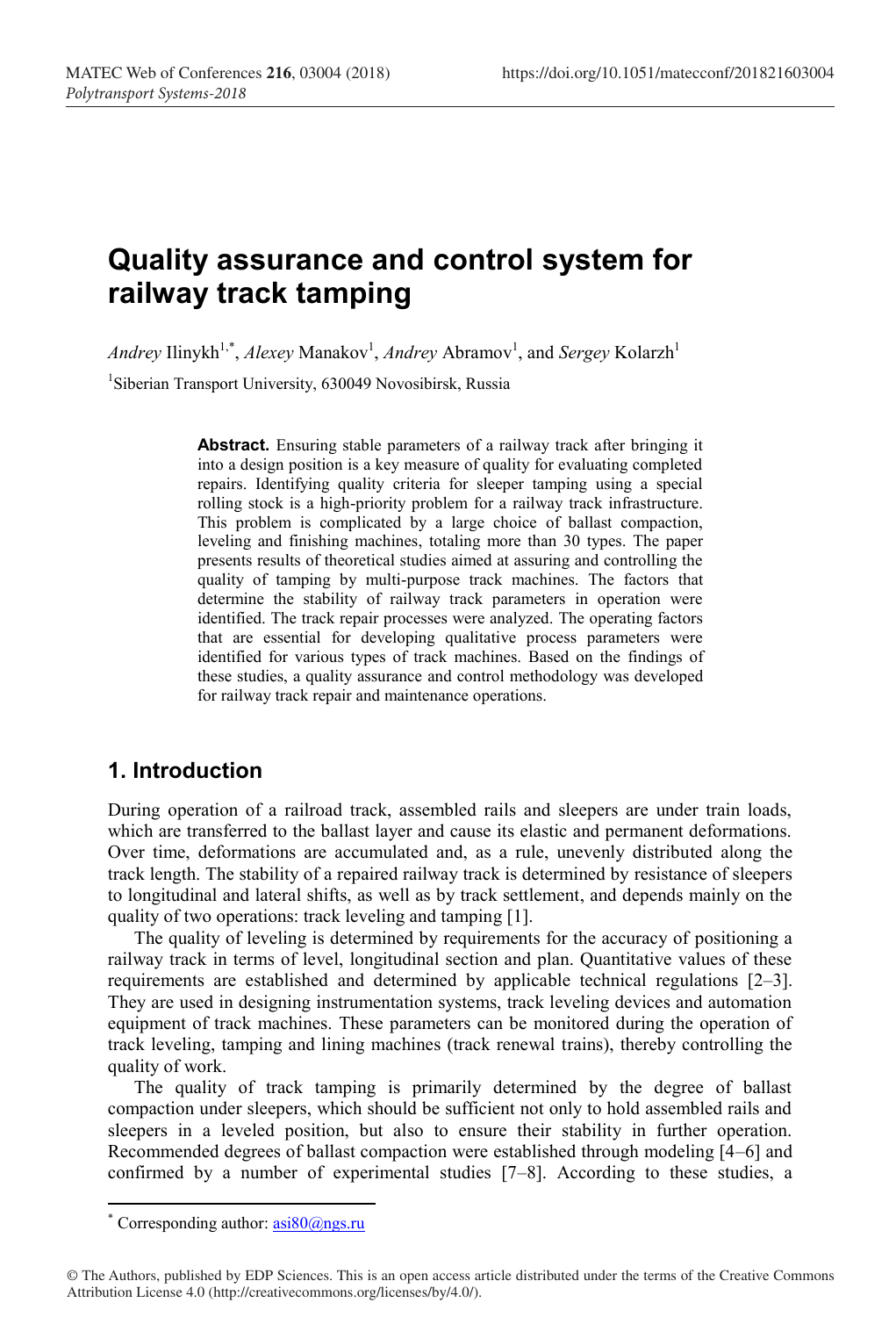necessary and sufficient degree of compaction for ballast thickness *H* will be reached if the relative settlement of the layer is *E*≥(0.15÷0.17)*H*.

As shown by field tests of tracks [9], even modern track machines with their capacity and operating speed can ensure only  $E = (0.11 \div 0.13)H$ . First of all, this suggests that selected operating modes of tamping machines are inefficient and not controlled in operation. At present, these parameters cannot be monitored during operation of machines due to the lack of monitoring techniques and appropriate instruments. Another important factor that makes it difficult to assure the quality of track tamping is a dependence of degree of ballast compaction on such factors as ballast contamination and porosity, height to which a track is raised, and ballast thickness. These factors lead to a scientific problem that has not been solved yet: a constant change in the density of a ballast section due to a change in its structure. These changes do not allow using a generally accepted indicator for estimating the quality of tamping — relative ballast settlement *E*.

Scientists have proposed various solutions to this problem, e. g. adding polyurethane fillers [10] or rubber crumb [11] to ballast, or stabilizing the ballast section with a geogrid [12]. All these solutions have not come into wide use due to the complexity and high cost of related technologies. The greatest effect can be achieved by establishing the dependence of changes in the ballast structure and density on vibration parameters.

The purpose of the presented theoretical research is to determine the dependence of quality indicators of ballast compaction on the operating factors of tamping machines in different operating conditions. The theoretical research results can be used to address a high-priority problem of the railway track infrastructure — to develop a quality assurance and control methodology, as well as related tools for track tamping.

### **2 Theoretical data**

#### **2.1. Physical basis of stone ballast compaction**

The initial stage of ballast operation under load corresponds to the stabilization period *T*1. By the end of this period, a stabilized ballast state is achieved, and the ballast section becomes capable to take operational loads for a long time. In this phase, the current state of ballast is characterized by relative settlement  $E<sub>Y</sub>$ , which does not exceed its limit value  $E<sub>n</sub>$ .

As soon as the ballast reaches the limit state  $(E_Y \approx E_n)$ , it completely loses the ability to be compacted, while achieving the maximum bearing capacity. If a load on the ballast section does not exceed the limit values, it remains stable for a long time, thereby moving to a steady flow stage  $T_2$  [13].

The third ground flow stage  $T_3$  is a stage of destruction [13]. First, the accumulation rate of plastic deformations is increased without significantly destructing the ballast body (prerepair period). This process is followed by viscous destruction of the ballast body and a rapid loss of its bearing capacity.

Let us consider a stone ballast layer, which, at the initial time point, has a thickness *HH*. As a result of force action, a new thickness of the compacted layer becomes equal to *HY*. The state of the ballast layer to and prior compaction can be characterized by settlement parameters  $\Delta H_H$  and  $\Delta H_Y$ . If we assume that the ultimate loose state of the ballast layer is characterized by thickness *H*0, its relative settlement for the initial and compacted states, respectively, will be determined by the following relations:

$$
E_H = \frac{\Delta H_H}{H_0} = \frac{\Delta V_H}{V_0}; \ E_Y = \frac{\Delta H_Y}{H_0} = \frac{\Delta V_Y}{V_0}, \tag{1}
$$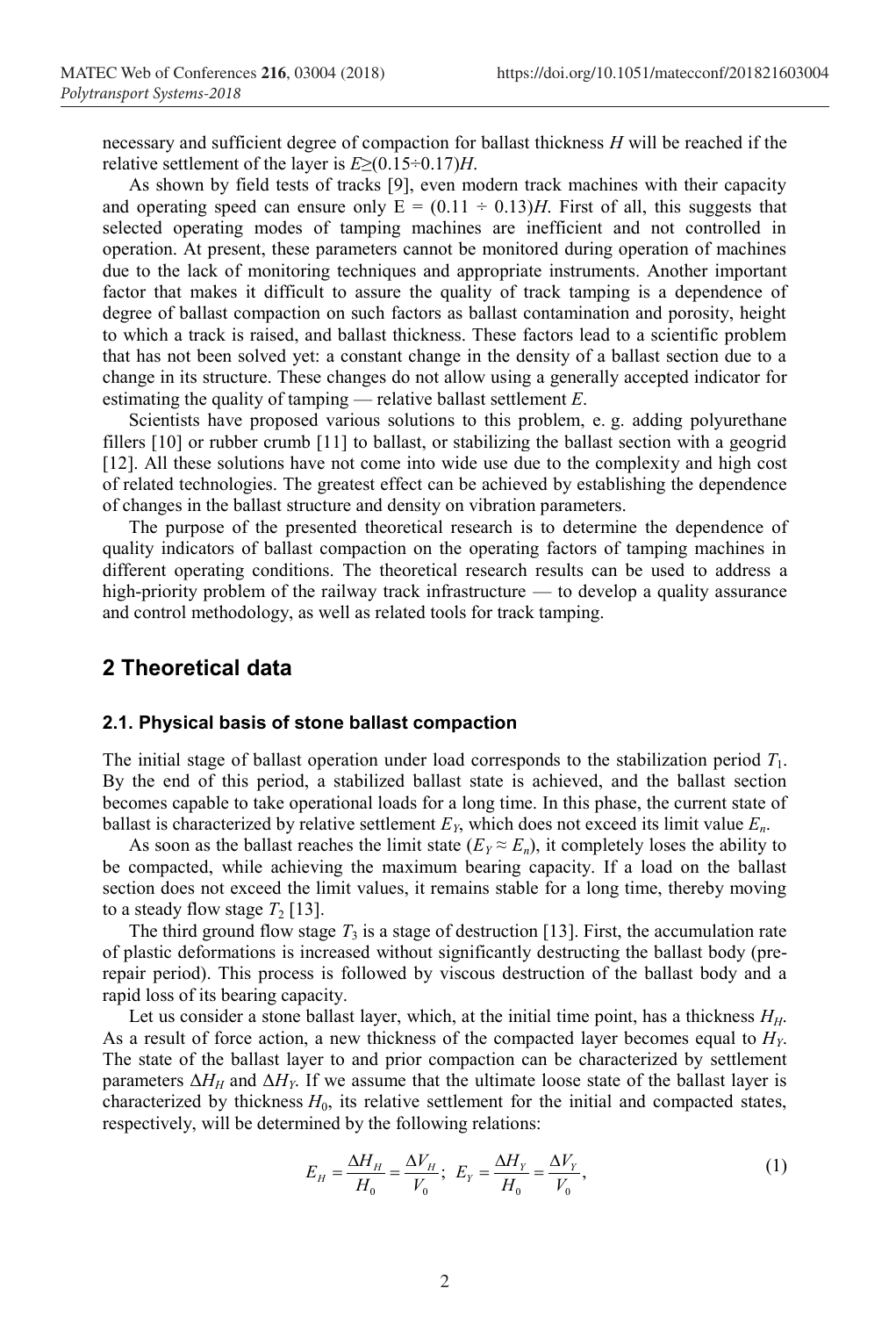where  $\Delta V_H$ ,  $\Delta V_Y$  is the decrease in the ballast volume before and after its compaction from the ultimate loose state;  $V_0$  is the ballast volume in the ultimate loose state assumed as the base.

The ballast layer is transformed from the pre-compacted state to the compacted state by tamping padding techniques. It can be said that the track machine "adds" the following value to the relative layer settlement:

$$
E_M = \frac{\Delta H_Y - \Delta H_H}{H_0} = \frac{\Delta V_Y - \Delta V_H}{V_0} = E_Y - E_H.
$$
 (2)

In other words, the relative track settlement is an additive value since it is accumulated and determined relative to the same base state.

The relative settlement can be estimated not only through the ratio between ballast volumes in various states (i.e. at the macro level), but also at the level of particles interacting with each other. For this purpose, two parameters are used: porosity *n* and void ratio *ε*.

$$
n = \frac{V_n}{V_c + V_n}; \ e = \frac{V_n}{V_c}, \tag{3}
$$

where  $V_c$  is the volume of crushed stone filled with grains,  $m^3$ ;  $V_n$  is the volume of crushed stone filled with air,  $m^3$ .

These two indicators of stone compaction can be connected to each other by the following relations:

$$
\varepsilon_{Y} = \frac{n_{Y}}{1 - n_{Y}} = \frac{\rho_{c}}{\rho_{Y} - 1} = \varepsilon_{0}(1 - E_{Y}) - E_{Y} = \frac{n_{0} - E_{Y}}{1 - n_{0}};
$$
\n(4)

$$
E_{Y} = \frac{\Delta V_{Y}}{V_{0}} = \frac{\varepsilon_{0} - \varepsilon_{Y}}{1 + \varepsilon_{0}},
$$
\n(5)

where  $\varepsilon_0$ ,  $\varepsilon_Y$  are void ratios of crushed stone in ultimate loose and compacted states, respectively;  $n_0$ ,  $n<sub>Y</sub>$  are porosities of crushed stone in ultimate loose and compacted states, respectively;  $\rho_c$ ,  $\rho_{\gamma}$  are the density of the material of particles and bulk density of the compacted crushed stone, respectively.

The formulas  $(1)$  ...  $(5)$  show that the quality of ballast tamping can be estimated by two key indicators: the void ratio  $\varepsilon$  and the relative ballast settlement *E*. According to GOST [14], the porosity of crushed stone is  $n_0=0.42\div 0.45$  in the ultimate loose state and  $n_n=0.36\div0.37$  in the ultimate compacted state. The void ratios calculated by the formulas (4) and (5) are  $\varepsilon_0$ =0.724÷0.818 in the ultimate loose state and  $\varepsilon_n$ =0.563÷0.587 in the ultimate compacted state. Thus, the relative settlement of the crushed stone ballast in the ultimate compacted state is  $E_n=0.18 \div 0.25$ .

#### **2.2. Quality indicators of stone ballast compaction**

Since there is an ultimate compacted state of the ballast  $E_n$ , its stabilization process can be modeled through saturation of the compaction indicator accepted for consideration relative settlement  $E<sub>Y</sub>$ . The accumulation of the relative ballast settlement  $E<sub>Y</sub>$  can be described by the following expression: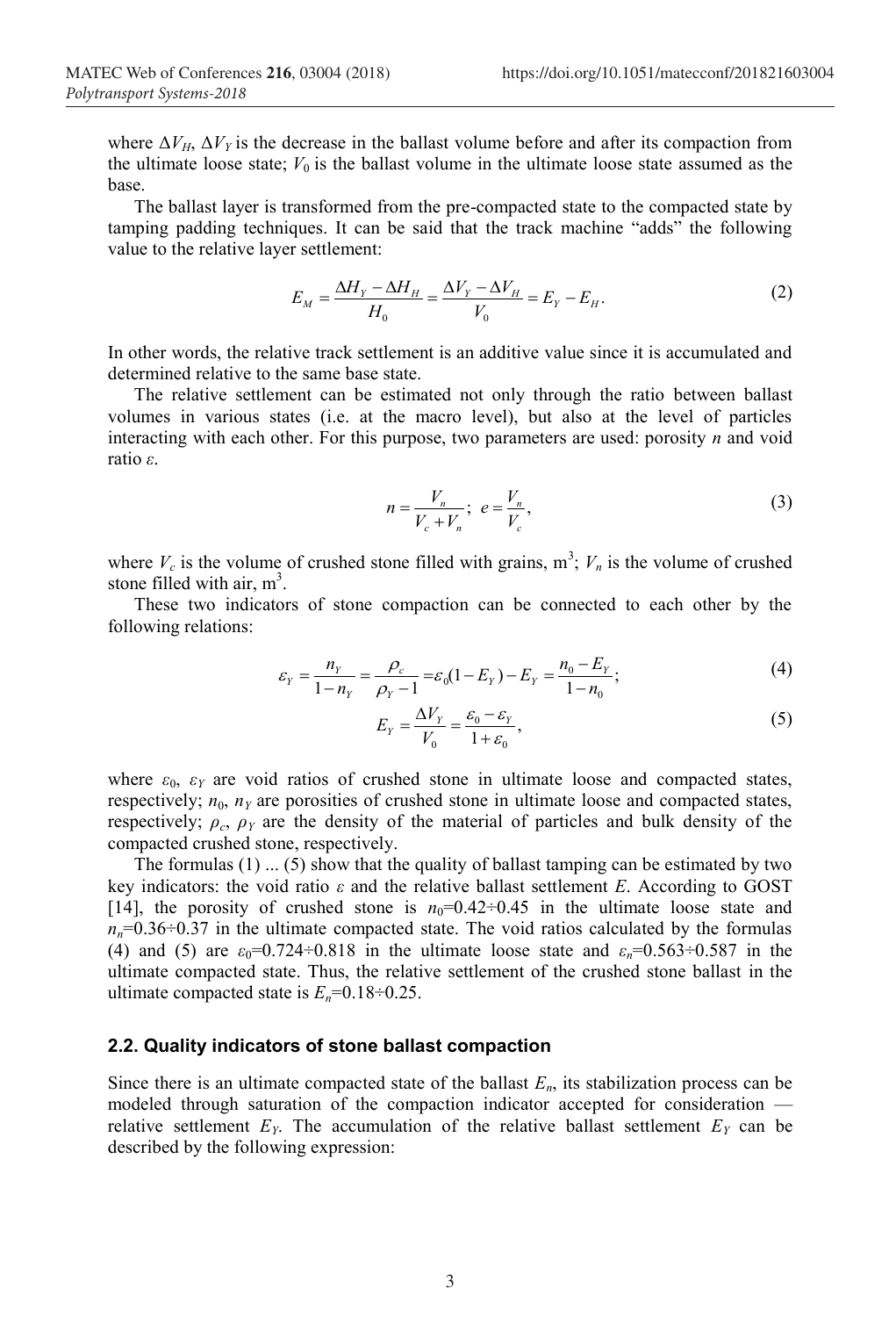$$
E_Y = E_H + \frac{E_n}{\sqrt{1 + \left(\frac{E_n}{K_E T}\right)^2}},\tag{6}
$$

where  $E_H$  is the initial relative settlement of the ballast obtained by static compression (in our case, it occurs under the load of wheelsets of tamping machines in operation);  $E_n$  is the ultimate relative settlement for a specific force action;  $K<sub>E</sub>$  is the rate of rise of the relative settlement from the beginning of the force action; *T* is the load integrally accumulated by the ballast during the cyclic action of the vibrating surface, kPa:

$$
T = \frac{\omega t}{2\pi} \sum_{i=1}^{m} p_i,
$$
\n(7)

where  $\omega$  is the angular vibrational frequency, rad/s; *t* is the time of action of the vibrating surface on the ballast, s; *i* are cycles of oscillations  $(i=1, 2, ..., m)$ .

In each compression cycle, the ballast is elastically deformed and accumulates inelastic deformations. Under the influence of inelastic deformations, the structure becomes more ordered and concentrated. In the next cycle, it is necessary to apply more pressure to cause inelastic deformation. The ultimate pressure (kPa) at which the ballast material begins to deform inelastically can be calculated by the following formula:

$$
p = q \cdot \ln(2\varepsilon - 1),\tag{8}
$$

where  $\varepsilon$  is the void ratio of the ballast; *q* is the experimental coefficient ( $q_0$ =(0.3÷0.5)⋅10<sup>3</sup> kPa for the loose ballast;  $q_n=(0.6\div0.8)\cdot10^3$  kPa for the compacted ballast. At  $\varepsilon > 0.5$ , intermediate values of the coefficient  $q$  can be determined by linear interpolation.

The rise of the bearing capacity will be limited to the maximum pressure  $p_{max}$  that can be reached by the vibrating surface of the machine, and the ultimate relative settlement of the ballast  $E_n$ . If  $p_{max} < p_n$  ( $p_n$  is the pressure (kPa) above which the ballast structure is destroyed, then the relative settlement of the compacted ballast will be  $E_Y \leq E_n$ , and no further compression will occur. This means that the ballast layer can take this load, while being elastically deformed.

#### **2.3 Performance of tamping machines**

The number of vibration actions *N* on a compacted material can be used as an indirect indicator of the achieved degree of ballast compaction.

$$
N = \mathcal{U},\tag{9}
$$

where  $v$  is the oscillation frequency of the working tool, Hz.

Regardless of a design of tamping tools used in leveling and tamping machines, they process the ballast in the same way — by compacting the material through vibratory impact. The experimental data [15] show that, on average, the most intensive ballast compaction takes place in the first 3–4 seconds in cyclic machines and 5–6 seconds in continuous machines. Then the process begins to decay.

It should be noted that, even with the same number of vibration actions, the degree of compaction may vary. The greatest effect is achieved at certain values of vibratory tamping parameters, which are characterized by the coefficient  $K[16]$ :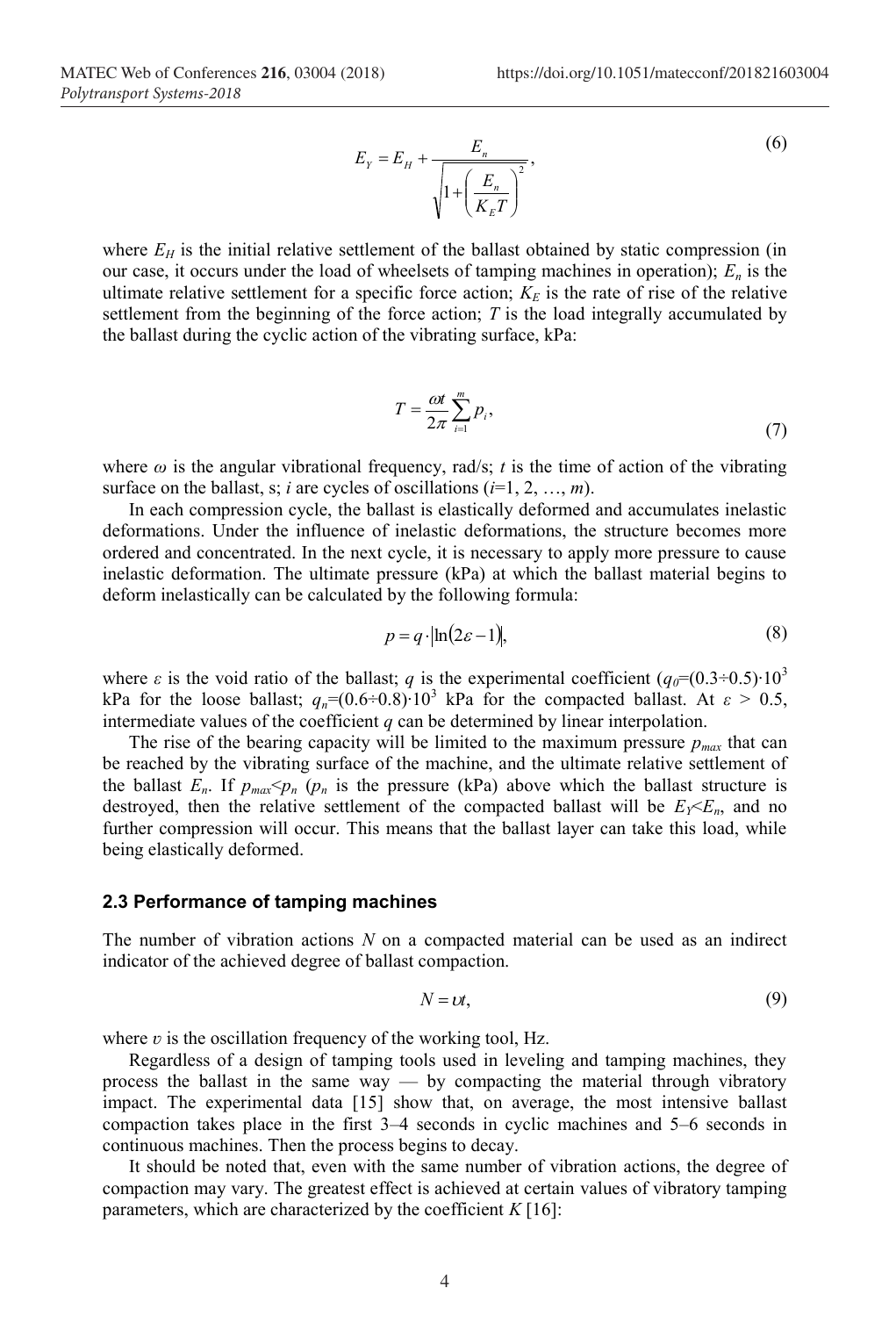$$
K = \frac{v_o}{2\pi\nu A},\tag{10}
$$

where  $v<sub>o</sub>$  is the ballast compaction rate, mm/s; *A* is the oscillation amplitude of the working tool, mm.

If *K*=0.08÷0.12, the working tool has an effective vibratory impact on the material to be compacted during the oscillation period. This is explained by the fact that, being redistributed more efficiently, ballast grains are moved to a more stable position, and as a result, a track becomes more stable as well.

At  $K > 0.12$ , the interaction of the working tool with the ballast changes significantly. Vibrocompression of the material takes place. As shown by studies [15–16], the degree of ballast compaction caused by this action is significantly lower as compared to vibratory impact.

Even if the efficient operating mode is chosen for cyclic leveling and tamping machines, their productivity is reduced by at least 1.5 times. In order to improve the quality of sleeper tamping, the double ballast compaction technique is used in practice, which also leads to a decrease in the productivity of these machines.

Thus, operators always face a dilemma: either to choose high productivity of machines and poor quality of sleeper tamping, or conversely: to ensure a stable track condition after repair while performing less work in the same time.

#### **2.4 Setting objectives for developing the quality assurance and control system for ballast tamping**

The theoretical framework of stone ballast compaction considered above shows that force actions on the ballast generate some multifactorial processes. Parameters of these processes are usually stochastic and difficult to describe by mathematical models.

By analyzing the methods and designs of working tools used in sleeper tamping, the following should be noted. In their efforts to improve working members, as well as leveling and tamping processes, engineers have almost exhausted the possibilities of improving a combination of performance characteristics, such as the quality of sleeper tamping and high productivity. Therefore, it is very important to use working tools with efficient vibratory tamping parameters on all types of machines and to follow operating procedures.

When choosing operating modes for leveling and tamping machines, it is necessary to take into account such parameters as the actual state of the ballast layer, types and number of machines used, and a sequence of their operations. In order to assure the quality of ballast tamping, it is necessary to check operating modes of leveling and tamping machines, first of all, ballast compaction rate, oscillation frequency of the working tool, and the duration of vibration action.

## **3. Quality assurance and control system for ballast tamping**

According to the objectives set above, the quality assurance and control system for ballast tamping was developed on the basis of the existing software and hardware system "Status Monitoring System", designed for acceptance control of track machines after maintenance and repair, and remote status monitoring of track equipment in operation. The Status Monitoring System includes calibrated and certified instruments that can measure technical parameters of track machines with high accuracy. A set of sensors can be configured and expanded, thereby making it possible to select the necessary range of parameters measured by the system. The Status Monitoring System is equipped with a 3G module designed for real-time remote transmission of measured parameters [17–19].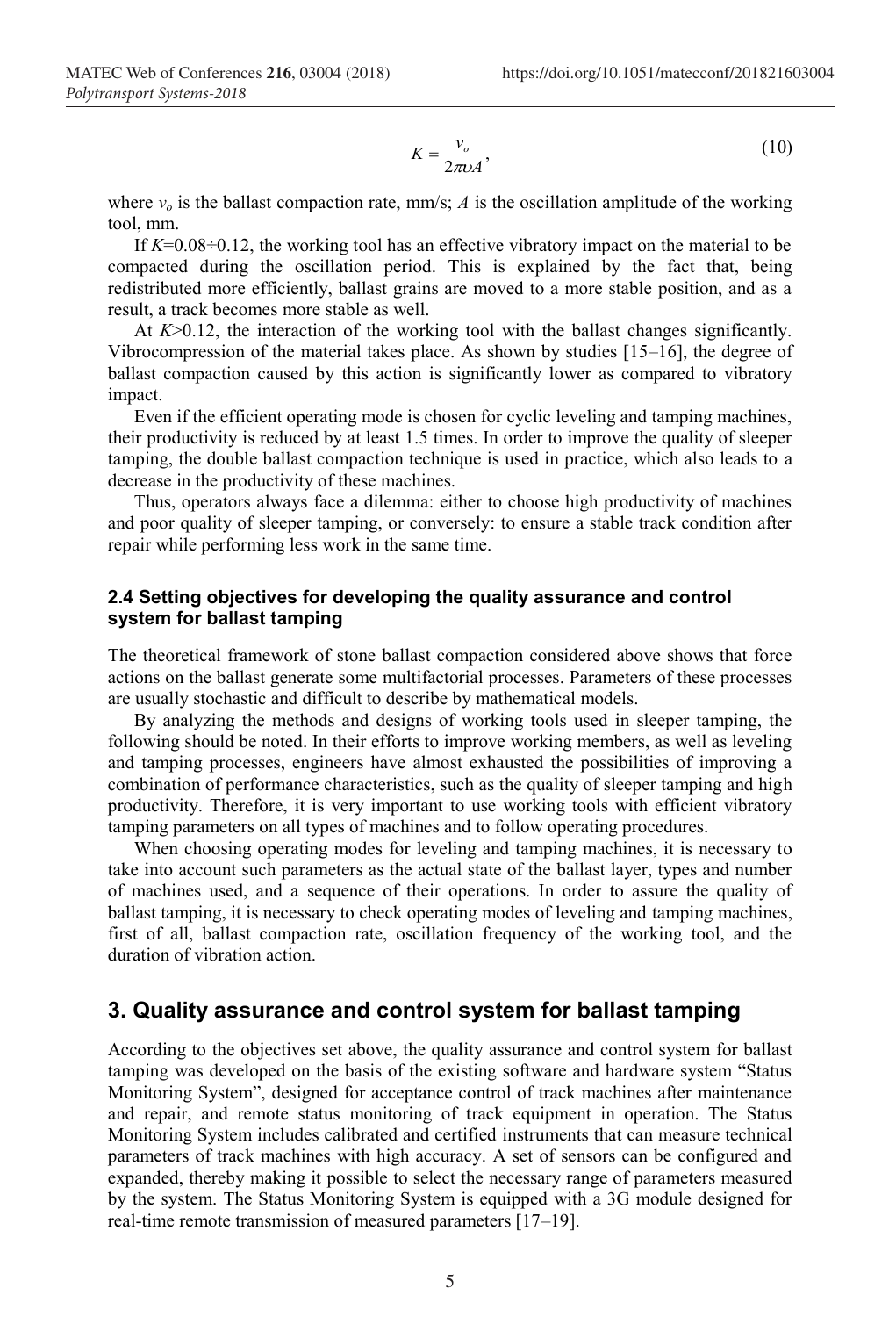Quality of track tamping is controlled using performance assessment tools for track equipment. The Status Monitoring System is based on a relationship between performance parameters of track machines and track stability parameters, shown in Figure 1.

Performance parameters of track machines are monitored by a set of sensors. The number of sensors depends on a range of monitoring tasks. During this study, it has been found that at least three parameters should be monitored for the purposes of quality control: ballast vibrocompression rate, oscillation frequency of the working tool, and the duration of vibration action.



**Fig. 1.** Relationship between performance parameters of tamping machines and track stability parameters.

The tamping quality control system was tested in real conditions using Duomatic 09-32 track machine at one of linear facilities of the Ural Track Machine Operations Directorate. During the operation of the machine, vibration parameters were read from the sensors installed on tamping units and then compared with the required values calculated from the relations  $(6)$ – $(10)$ . Further, the parameters of actual ballast settlement and ballast density were estimated and compared with the required values. The difference varied from 8 to 26%.

## **4. Conclusion**

Based on the theoretical research, a dependence of changes in the ballast structure and density on vibration parameters was established. The practical test showed that these dependencies can be used to designate operating modes of tamping machines in order to provide the necessary quality indicators for ballast compaction. The accuracy of results depends mainly on how accurately the initial state of a ballast layer is determined.

As a result of the research, the authors developed a theoretical framework that can be used to develop a software and hardware system for remote quality control of track operations. Widespread adoption of this system will significantly reduce maintenance cycles of railway tracks by maximizing the track stability.

Determining ballast compaction parameters for various track operating conditions remains an open question and needs to be further studied. Thus, the further development of this research area should be aimed at determining the necessary density and structure of the ballast layer in different track operating conditions to ensure its maximum stability.